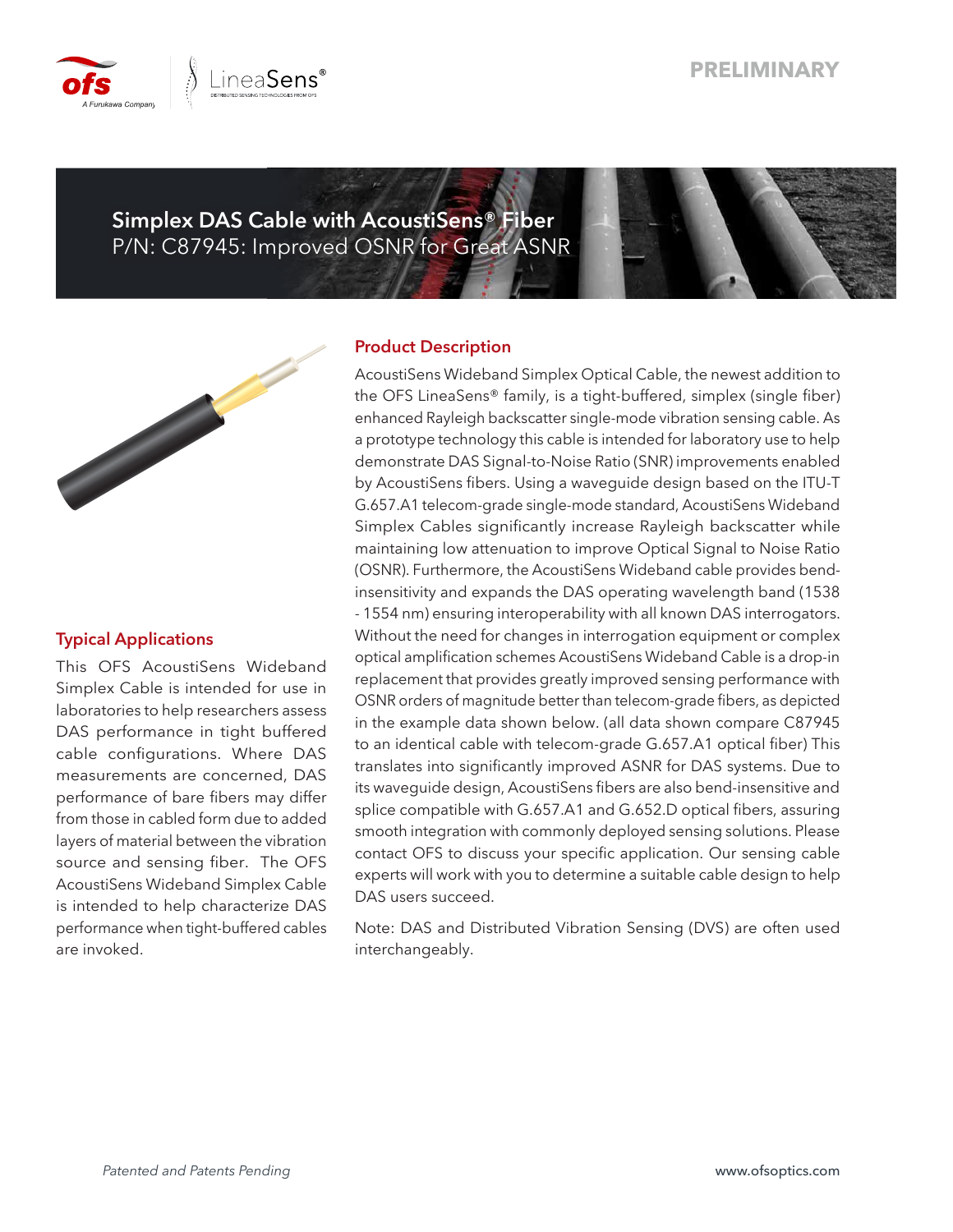

As critical components within acoustic and vibration sensing cables for DAS, AcoustiSens fibers improve sensitivity by increasing Rayleigh backscatter while adding little attenuation thereby lowering the noise floor of the sensor to improve the ASNR of the sensing system.

| <b>Features</b>                                                                                | <b>Benefits</b>                                                                                                                                                        |
|------------------------------------------------------------------------------------------------|------------------------------------------------------------------------------------------------------------------------------------------------------------------------|
| 10-15 dB increase in Rayleigh<br>backscatter                                                   | Fiber has greater sensitivity to environmental vibration                                                                                                               |
| 16 nm window                                                                                   | Compatible with all known commercial interrogator operating wavelengths                                                                                                |
| Little added attenuation over<br>commercially available<br>G.657.A1 and G.652.D optical fibers | Increased sensitivity with little added noise dramatically improves Signal<br>to Noise Ratio (SNR) enabling improvements Distributed Acoustic Sensing<br>(DAS) Systems |
| Simplified coupling                                                                            | Splice-compatible with telecom grade G.657.A1 and G.652.D optical<br>fibers                                                                                            |
| Dramatically improved OSNR for<br>detection of vibration/acoustics                             | Enables design of sensing cables for increased offset from assets being<br>monitored: oil and gas pipelines, railroads, perimeters, borders, and more                  |
|                                                                                                | Detection of weaker acoustic/vibration events as compared to standard<br>G.657.A1 and G.652.D fibers                                                                   |
|                                                                                                | Improves effectiveness of DAS systems allowing extension of traditional<br>sensing range                                                                               |

| Simplex DAS Cable with AcoustiSens® Optical Fiber |                                                                                 |  |  |  |  |  |  |  |  |
|---------------------------------------------------|---------------------------------------------------------------------------------|--|--|--|--|--|--|--|--|
| Specifications for C87945*                        |                                                                                 |  |  |  |  |  |  |  |  |
| <b>Physical Characteristics</b>                   |                                                                                 |  |  |  |  |  |  |  |  |
| <b>Base Fiber Type</b>                            | G.657 AcoustiSens Wideband   GS86545 Bend Insensitive   Similar to ITU G.657.A1 |  |  |  |  |  |  |  |  |
| <b>Fiber Cladding Diameter</b>                    | $125 \mu m$                                                                     |  |  |  |  |  |  |  |  |
| <b>Fiber Coating Diameter</b>                     | $200 \mu m$                                                                     |  |  |  |  |  |  |  |  |
| <b>Cable Buffer Diameter</b>                      | $500 \mu m$                                                                     |  |  |  |  |  |  |  |  |
| <b>Cable Buffer Material</b>                      | Hytrel <sup>®</sup>                                                             |  |  |  |  |  |  |  |  |
| Cable Strength Member Material                    | Aramid Yarn                                                                     |  |  |  |  |  |  |  |  |
| Cable Outer Jacket Diameter                       | $2.2 \text{ mm}$                                                                |  |  |  |  |  |  |  |  |
| Cable Outer Jacket Color                          | PVC - Black                                                                     |  |  |  |  |  |  |  |  |
| <b>Optical Characteristics</b>                    |                                                                                 |  |  |  |  |  |  |  |  |
| Attentuation @ 1310 nm                            | $\leq$ 1.5 dB/km                                                                |  |  |  |  |  |  |  |  |
| Attenuation @ 1550 nm                             | For reference only                                                              |  |  |  |  |  |  |  |  |
| DAS Operating Bandwidth                           | 1538 - 1554 nm                                                                  |  |  |  |  |  |  |  |  |
| <b>Mechanical and Environmental</b>               |                                                                                 |  |  |  |  |  |  |  |  |
| <b>Fiber Proof Test</b>                           | 100 kpsi                                                                        |  |  |  |  |  |  |  |  |
| Maximum Installation Load                         | 87 N                                                                            |  |  |  |  |  |  |  |  |
| Maximum Operating Load                            | 29 N                                                                            |  |  |  |  |  |  |  |  |
| Minimum Bend Radius (Installation)                | 35 mm                                                                           |  |  |  |  |  |  |  |  |
| Minimum Bend Radius (Operating)                   | $25 \text{ mm}$                                                                 |  |  |  |  |  |  |  |  |
| <b>Operating Temperature</b>                      | -20 to 80 °C                                                                    |  |  |  |  |  |  |  |  |
| <b>Storage Temperature</b>                        | -20 to 80 °C                                                                    |  |  |  |  |  |  |  |  |

*\*Note: This is a prototype design, therefore achievement of the target specifications is not guaranteed; OFS will use commercially reasonable efforts to achieve the target specifications*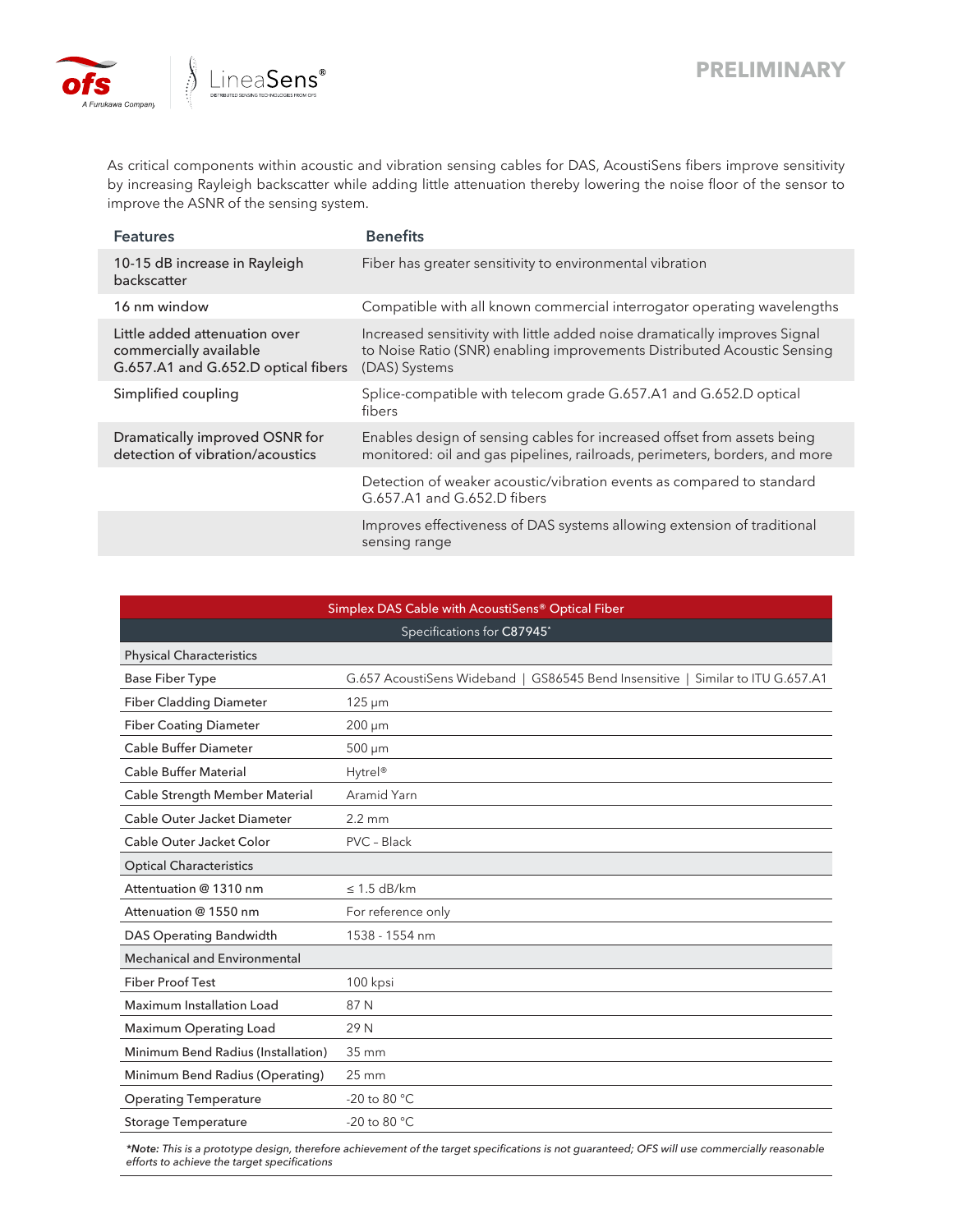# **Simplex DAS Cable with AcoustiSens® Fiber Improved OSNR for Great ASNR**

| Response Comparison to Single-mode Optical Fiber                                                                                                                                                |         |       |       |       |       |       |       |       |  |  |  |
|-------------------------------------------------------------------------------------------------------------------------------------------------------------------------------------------------|---------|-------|-------|-------|-------|-------|-------|-------|--|--|--|
| The table below provides a sample comparison of signal to noise ratio between AcoustiSens and<br>Telecom-grade Single-mode Optical Fiber when exposed to excitations at a range of frequencies. |         |       |       |       |       |       |       |       |  |  |  |
| <b>Excitation Frequency</b>                                                                                                                                                                     | $50$ Hz | 100Hz | 150Hz | 200Hz | 250Hz | 300Hz | 350Hz | 400Hz |  |  |  |
| AcoustiSens Signal to Noise Ratio                                                                                                                                                               | 70.9    | 92.6  | 211.6 | 77    | 44.0  | 66.1  | 27.3  | 98.9  |  |  |  |
| Single-mode Fiber Signal To Noise Ratio                                                                                                                                                         | 10.5    | 6.8   | 10.6  | 13.5  | 7.8   | 7.2   | 2.7   | 9.4   |  |  |  |
| <b>Percent Increase (AcoustiSens)</b>                                                                                                                                                           | 575%    | 1262% | 1896% | 470%  | 464%  | 818%  | 911%  | 952%  |  |  |  |

**NOTE:** Results will vary based upon cable design, installation conditions, and DAS interrogator model.

To help clarify the performance advantages of AcoustiSens over telecom-grade single-mode fibers, representative signal comparison plots between AcoustiSens optical fiber and single-mode optical fibers are shown below:



**NOTE:** Results will vary based upon cable design, installation conditions, and DAS interrogator model.



**NOTE:** Measurements were taken using a Fotech Helios 3HSI Distributed Acoustic Sensor Interrogator. Results will vary based upon cable design, installation conditions, and DAS interrogator model.